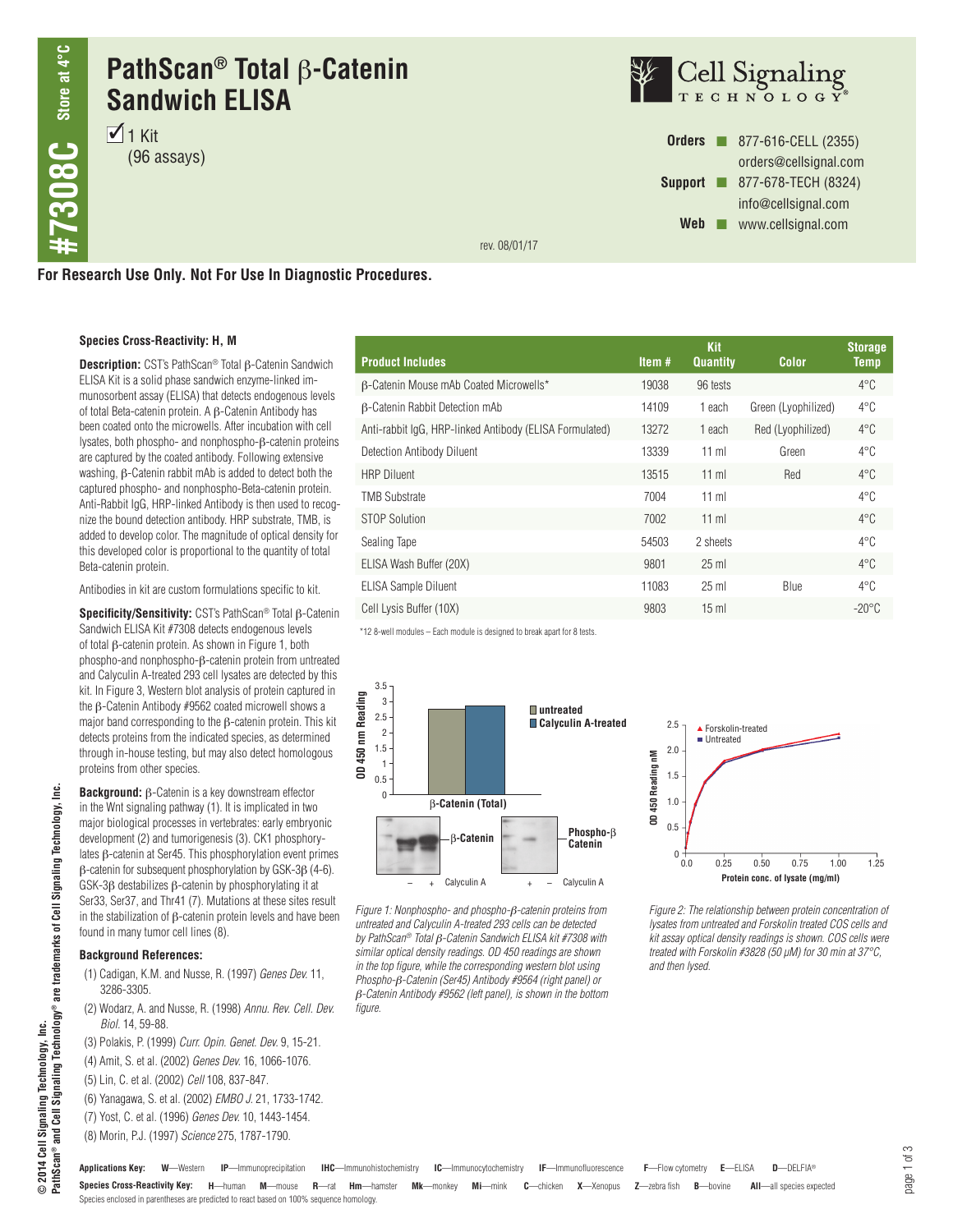





*Figure 3: Kit specificity demonstrated by western blot analysis of the ELISA-well captured protein. Lysates were prepared from human 293 cells and incubated in wells coated with capture β-Catenin Antibody #9562. Wells were then washed and captured protein was solubilized in SDS gel loading buffer. Western blot analysis of 293 cell starting lysate (lane 1) and captured protein (lane 2) was performed, using* b*-Catenin Mouse mAb #2322. The major band detected in the captured material corresponds to the* b*-catenin protein (lane 2).*